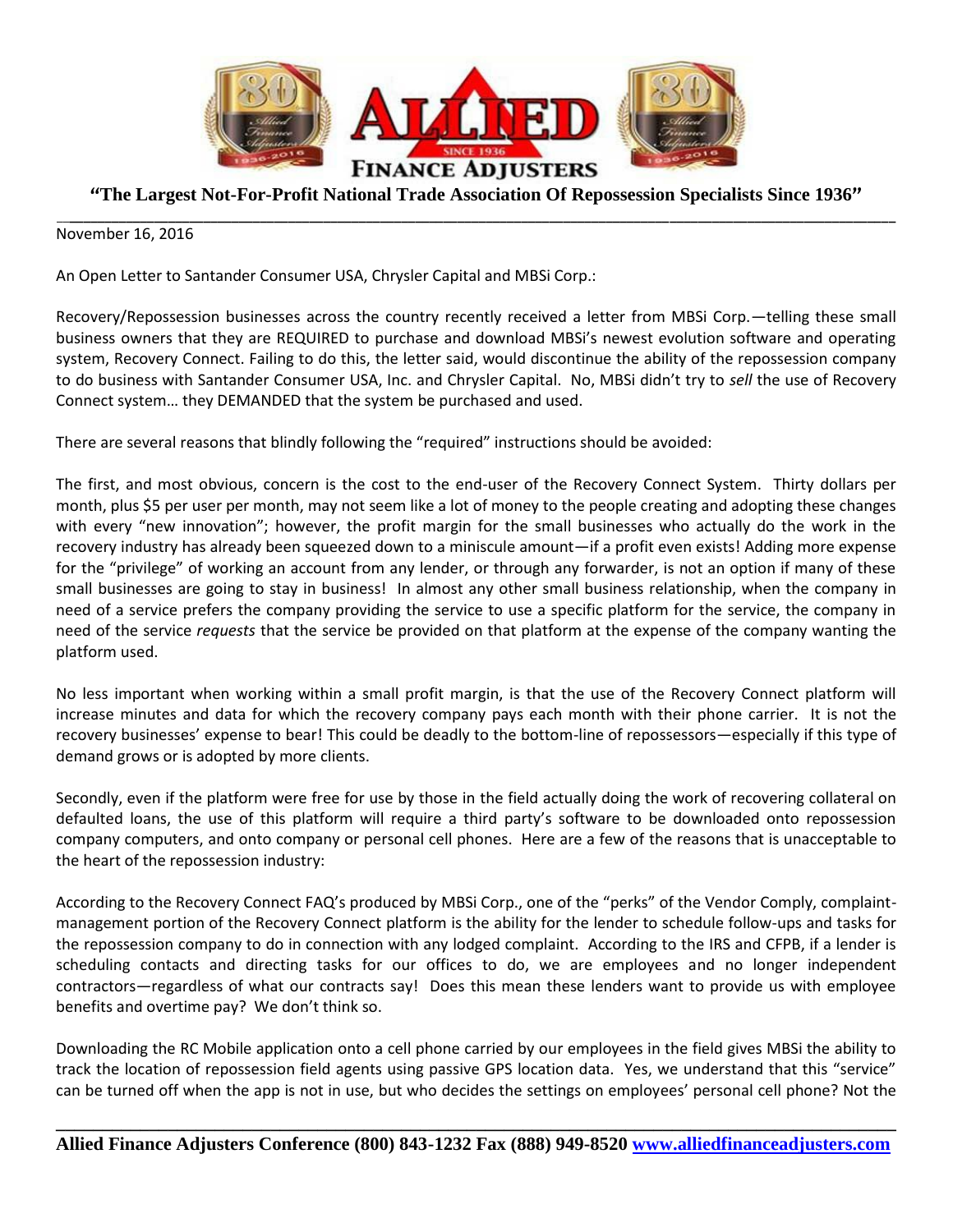employer… and not the app generator… except that the default setting is to track field agents. And what are the implications to the lender if the location services are turned off? Also, by installing an application and accepting the required permissions the developer is granted permission to add additional capabilities, and possibly further access, through updates.

If each field agent has "their own Recovery Connect account" that can be accessed on any device, as set out in the MBSi Corp. Recovery Connect FAQs, how can the employer insure that confidential information is kept confidential? It can't. Portable communication devices were declared vulnerable to the improper use of non-public personal information included in repossession accounts before the CFPB even existed. Cell phones are used for screen shots millions of times each day! Our field agents are trained to understand that this NPPI is confidential and must be kept safe; however, there are no guarantees that someone other than the authorized user will not pick up a phone or tablet and see the information as interesting—saving it for sharing or use at another time. When the information is taken outside of the secure environment of a desktop or laptop operating system, the risk increases exponentially. Isn't there a potential infraction against rules set by the GLB, FDCPA or UDAAP?

Some of the terminology included in the platform makes the industry vulnerable to outside forces. For example, if an account is labeled as "Pending Recovery" AFTER the collateral is "on-hook", just because a condition report has not yet been completed, the label implies that recovery has not yet occurred. The ramifications in litigation are huge when an issue turns on whether a repossession is complete prior to some other event occurring.

Since this platform allows the field agent to receive "information from the lender in real time", the possibility for the small business repossession company to lose control of its employees in the field is an unacceptable risk. Lender employees who monitor defaulted accounts may, or may not, be trained in the laws and regulations applicable to a repossession in the field, in a given location. Repossessors often receive instructions from their client's representatives that are unacceptable in a certain state or locality. Recovery company owners work long and hard to stay updated on the laws covering their operations, and to make sure their employees operate within those parameters. But if some other authority figure on a given account is advising the employee to do "the wrong thing", and the employer is not in the loop to advise about the local regulations, the employee could easily act in accordance with Client instructions rather than in accordance with the law applicable to the recovery. It is the recovery company owner who then becomes responsible for the illegal activity. That owner should not be asked to give control of field agents and their work product to the lender, just to make communication happen in real time. Synchronized communication is not better if it results in a wrongful repossession.

And since the Recovery Connect platform requires access to the files on the devices to which it is downloaded, what is the assurance to the small business that the information from unrelated files will be secure? Is this too a GLB, FDCPA or UDAAP issue?

Allied Finance Adjusters' Members, and other small business owners in the repossession industry need, and deserve, answers to these concerns before they are "forced" into a purchase of Recovery Connect. MBSi, if you have something to *sell*, please **sell** it to us by convincing the industry that its use is legal, it will work for repossession companies, and its use will result in a larger profit margin rather than a smaller one!

Allied Finance Adjusters Executive Committee

#### **The next page will show you 2 screen shots from the app store.**

- **1. What permission are set on the app.**
- **2. How the last update corrected the VIN Search function.**